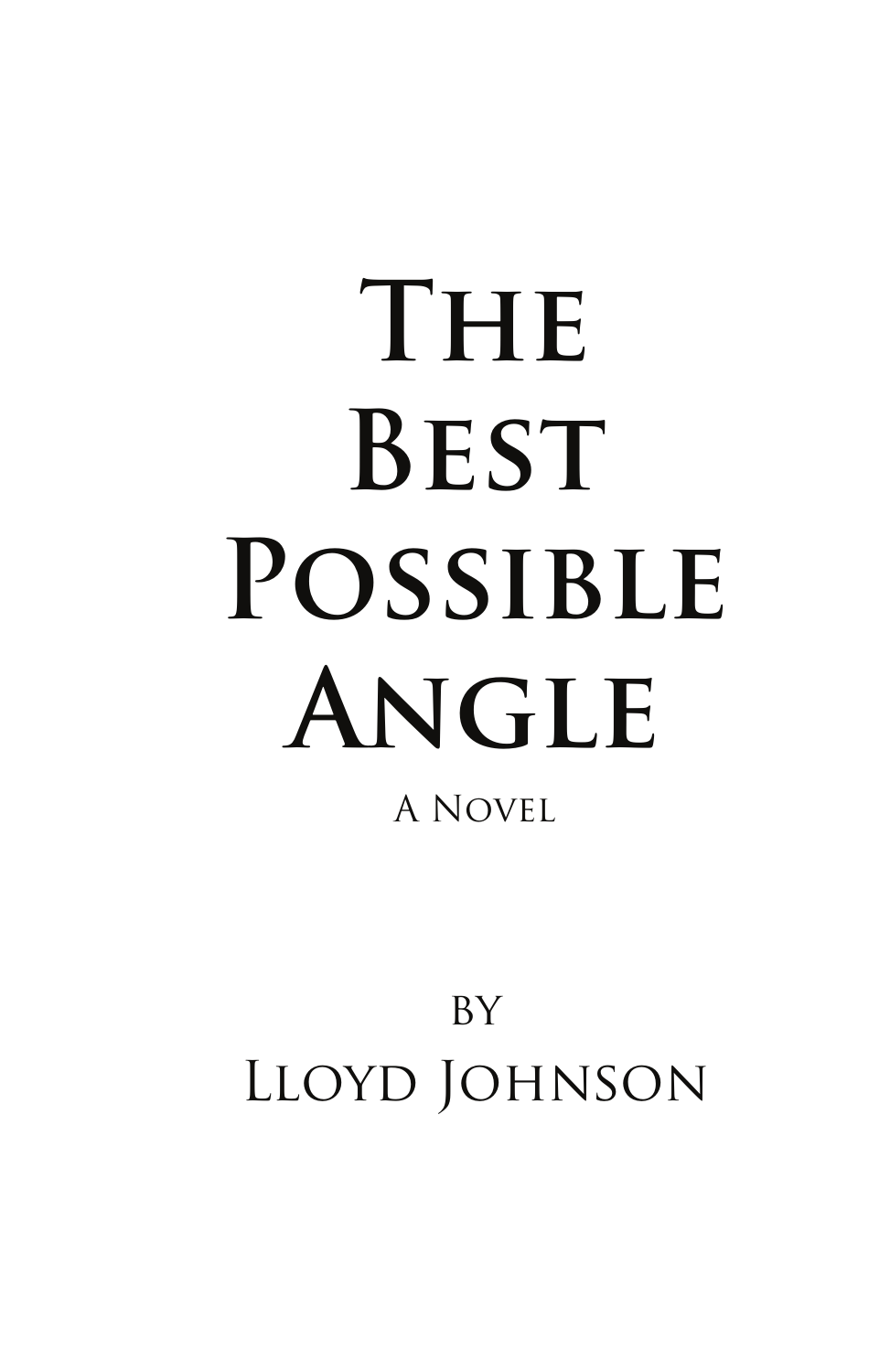Copyright © 2017 Lloyd Johnson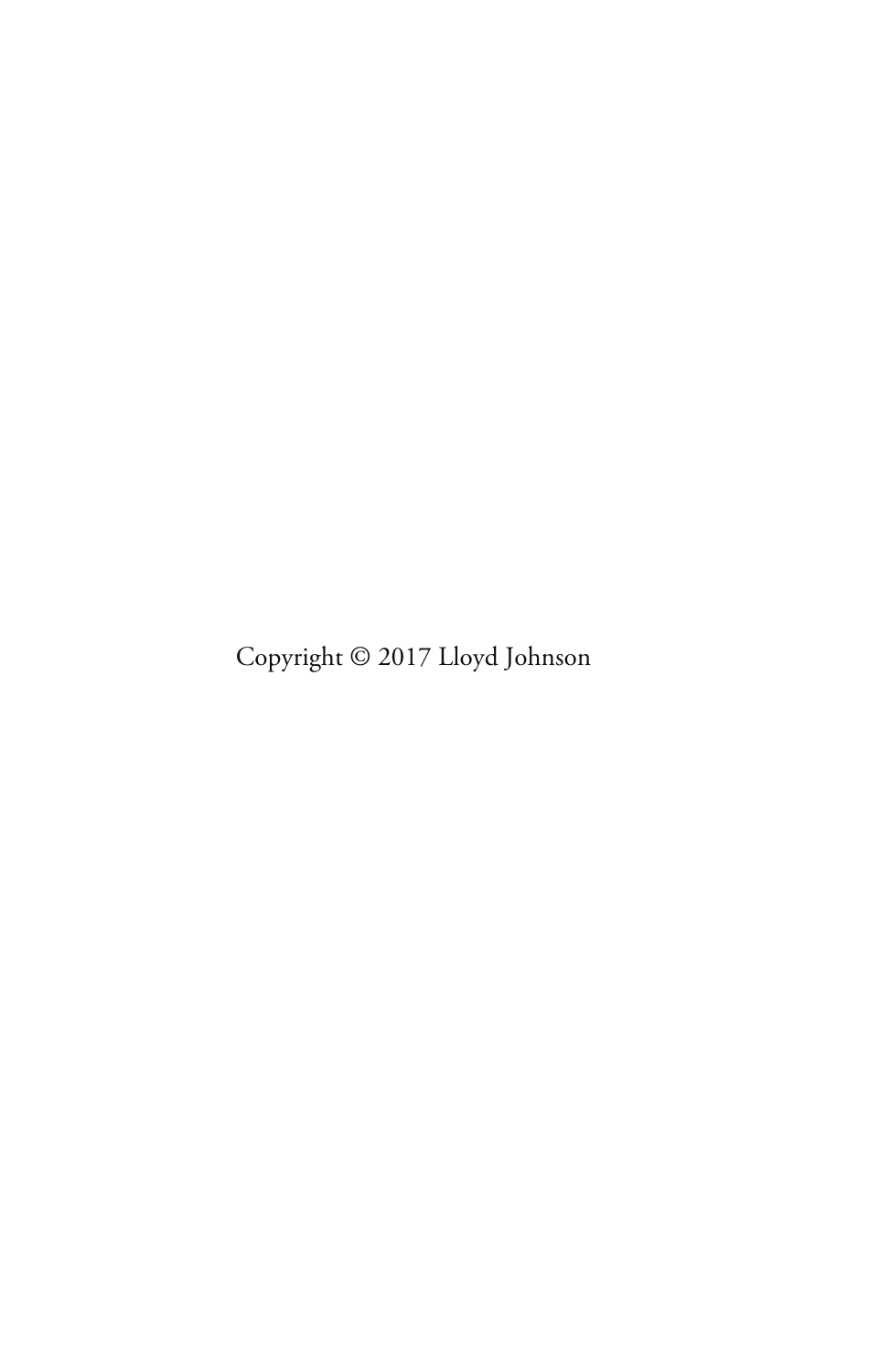### PROLOGUE

#### **Thursday, November 28, 2013**

#### **Minneapolis, Minnesota**

Det. Blake VanDrunen was in no mood to see another cadaver. His head was not in it. In fact, he was sure he had left both it and his heart in Santorini, Greece. The vacation had been a last-ditch effort to save his marriage. However, during lunch one afternoon, after his second bite of the Spanakopita, his wife announced that she resented him and didn't want to be married anymore. It was the last sort of memory he wanted etched in his mind. Now, the only thing he had to show from the trip was a burned, leathery tan that made his green eyes stand out.

It was not the first time in all his years on the force that VanDrunen felt like being somewhere else, but it was the first time he wanted to be back on the island of Santorini, flinging himself into the Aegean Sea.

"Earth to Blake?" a female voice said, bringing the detective out of his despondency.

The voice belonged to his partner, Det. Leticia Ramirez. Thank goodness she was there to keep him focused. He took the shoe covers and latex gloves she handed him. Seeing that hers were already on, he quickly covered his own.

The responding officers, Finney and Wright, were inside the apartment, in a corner re-checking what they already wrote down.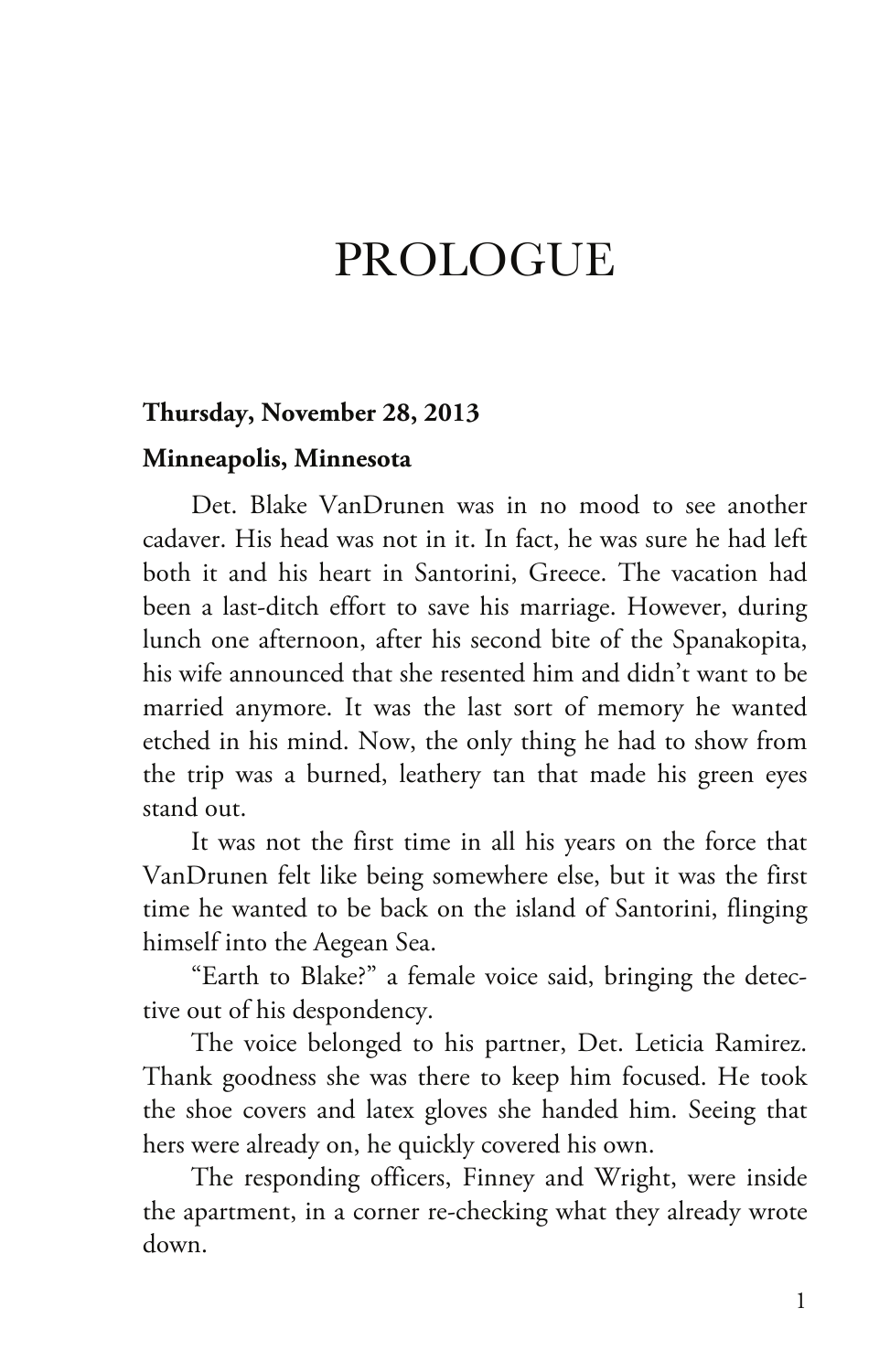"What do we got?" VanDrunen asked.

"Deceased black female. Late twenties-early thirties. We've secured and canvased the premises, and spoke to some of the other tenants," Wright said.

"Landlord's mother discovered the body," Finney said.

Both detectives moved further into the living room. Their eyes were filled with an exuberant curiosity that asked the location of the body.

"In the bedroom," Wright said, beckoning them in with a closed together index and middle fingers.

"How bad is it?" Ramirez asked.

"It's bad," Finney said.

"Let's do it," Ramirez said, taking the lead. She made it three paces into the bedroom before stopping dead in her tracks, causing VanDrunen to collide with her backside.

VanDrunen lurched forward as though he had been kicked in the gut. He could feel that morning's jelly donuts move in his stomach, bubbling upward. He closed his eyes and swallowed hard, thinking of anything to keep from throwing up.

Between the two detectives, they had twenty-five years in homicide (him fifteen years, and her ten). They were seasoned professionals, used to seeing the very worst mankind inflicts upon one another.

It took a few moments for them to push through their visceral disgust and get down to why they were there.

"Whoever did this had a real issue with the victim," Ramirez said, staring at the body that was lying on the bed.

"That's an understatement."

Both detectives noticed the message written in the victim's blood, an odd and sinister proclamation scrawled out on the wall. It underscored the spectacular mess found on the bed.

"The nigger wanted a cunt," the message began almost boastfully, "So I gave it one . . ."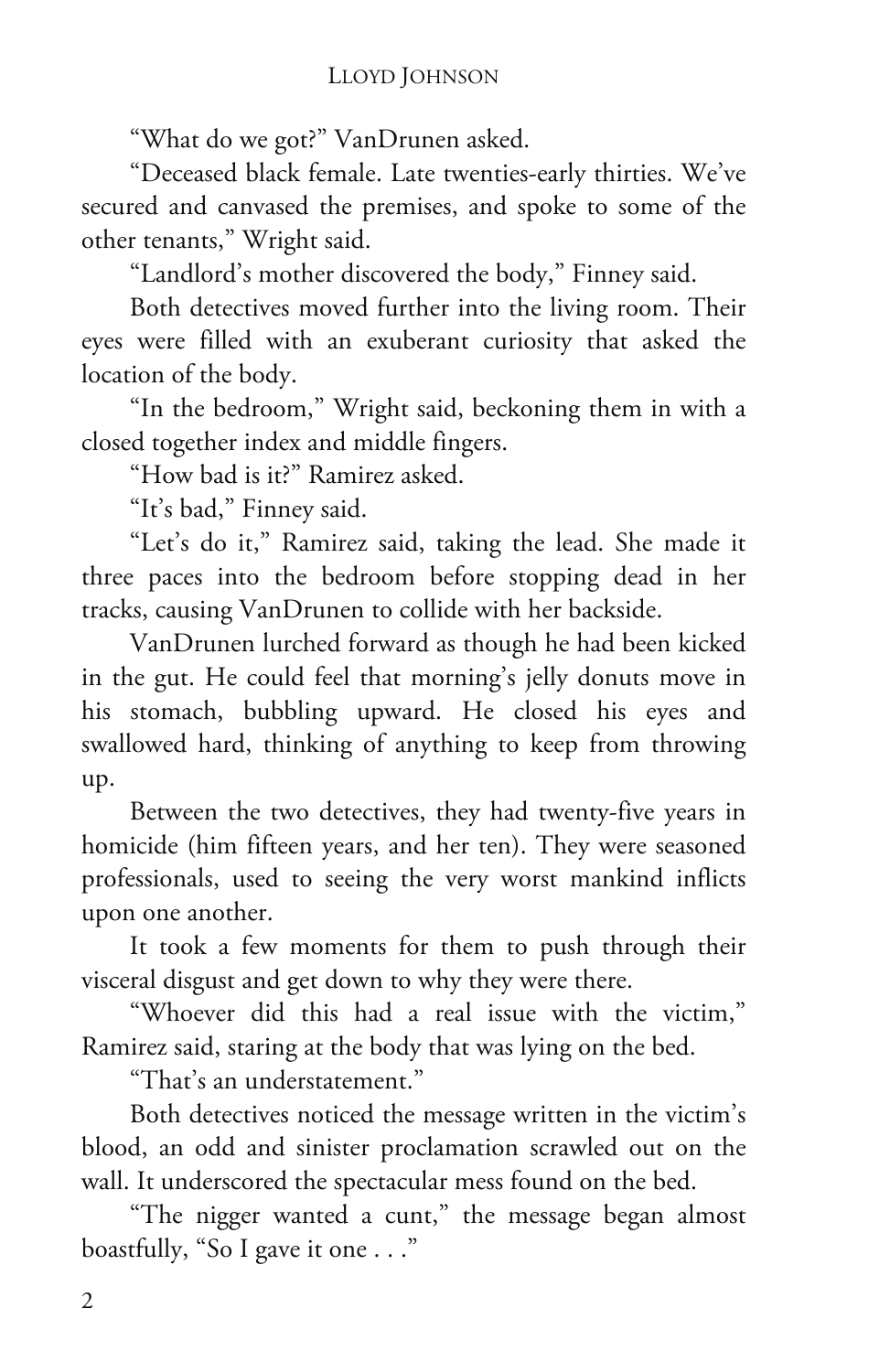## **ONE**

#### **October 11, 2013**

#### **Hollywood Hills-Los Angeles**

The cast of the soon-to-be released movie, *It Is What It Is,*  gathered poolside behind the Spanish-stucco mansion, home to Hollywood's answer for working African-American actors: publicist and leading agent, Brenda Vaughn.

Amy Winehouse played in the background as Brenda watched her revelers from the balcony. Being mildly drunk was nothing new, in fact, it was part of her charm. Everyone knew she was a lush with the Midas touch for turning a modicum of talent into stardom.

Brenda paid for her astounding success with hard work and two failed marriages. And for that, the people frolicking by the pool owed their relevance in the industry to her. None of them could judge her; many had vices of their own. At close glance, they were a beautiful, emotionally vapid bunch; chemical dependency fueled their neurotic, insecure egos.

Brenda's glazed focus settled upon her client, toothsome Kendrick Black, and his girlfriend Sabathany Morris. Kendrick was a six-two, sculpted hunk of chocolate brown, with mesmeric eyes and inviting full lips, framed by a razor-cut goatee.

Sabathany ran her fingers through sleek, ombre hair, luxuriating every strand of it. With dark, brown skinned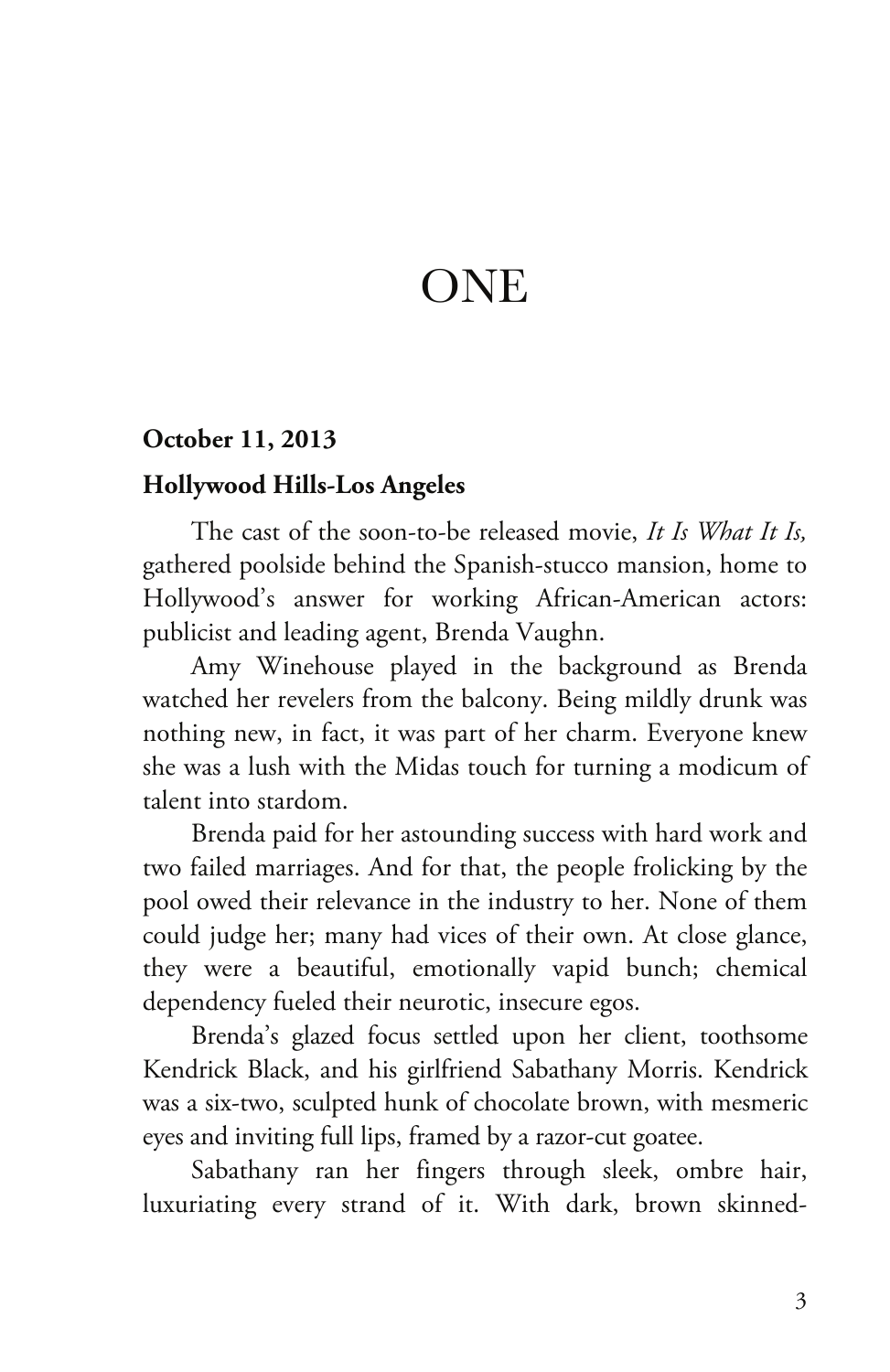perfection and a long slender neck, she stood model ready at five-ten.

Brenda could not deny how good they looked together. With any luck, her company, Living Color Agency, would turn them into Hollywood royalty.

The couple was off by themselves, their fiery energy noticed by more than a few. As Kendrick spoke to Sabathany, his hands flailed angrily.

Brenda waddled her ample physique down to the pool. Armed with her eighth vodka sour in hand, she intended to douse the squabbling duo's flame, which threatened the celebratory vibe of her get-together.

"Do you mind if I have a few words with this fabulous man?" Brenda asked, approaching the couple.

Sabathany's heavily lashed eyes warmed to a twinkle. "Only if you promise to return him to me," she said, thankful to be saved from an argument she was not winning. With a wink to Brenda, she played along and kissed Kendrick on the cheek before flipping her hair over her shoulder and slinking away.

"She's cute. Everything all right with you two?" Brenda asked.

"We're fine. Just a little disagreement." Kendrick's voice was rich and deep—a movie star's voice.

"Are you ready for this press thing?"

"Not looking forward to the travel."

"I've spent a lot of money building you up. Whatever headspace you need to get into, I advise you to do so."

"You don't need to remind me." Kendrick wanted to say more, but stopped there.

"And?"

"I'm just wishing I could've spent the entire summer promoting this film. Now everything seems so thrown together and last minute."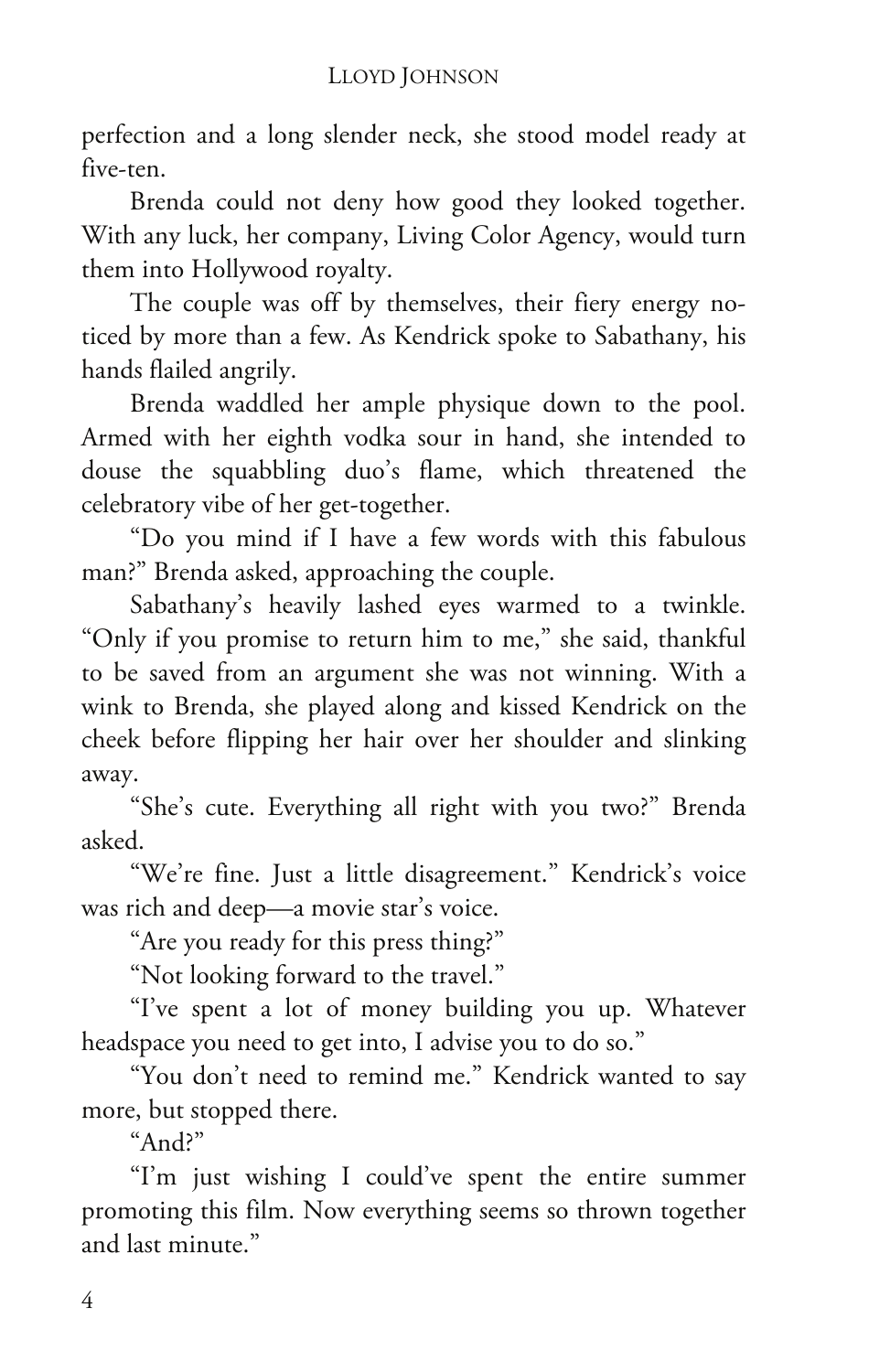"The public's attention span is like that," Brenda said, snapping her fingers. "It's better to promote closer to the premier date because it'll still be fresh on people's minds when the movie opens on Thanksgiving."

Kendrick sighed. He felt swept up into a vortex of mismanaged time.

"Where are you booked again?"

Kendrick scratched his head, wondering why she did not know. Brenda had told her staff she wanted to handle Kendrick's itinerary herself. "I think I'm in Chicago, Atlanta, Miami, New York and then wrapping up back here in L.A. To be honest, I have to look at it again."

"Doesn't sound too bad."

"Yeah, I guess I should be okay. But first I've got to get through an early Thanksgiving dinner with my family this Sunday."

"When are you heading back to Minnesota?"

"Tomorrow. Sabathany's pouting because I told her she can't go."

"You don't think meeting your family would make her happy?"

"We're not there yet," he responded, hearing the defensiveness in his own voice.

Brenda blinked at the sharpness of his tone, and took a step back.

"I'm sorry. That wasn't called for."

Brenda's smile brightened her flushed face. "No, no. I get it. Any improvement with your dad?"

Kendrick snickered. "He still blames me for Alvin's death. What do you think?"

Brenda thought for two beats. "You'll be fine."

Kendrick nodded his agreement. "I'm just grateful to have a career to take my mind off things. I owe you so much for taking a chance on me."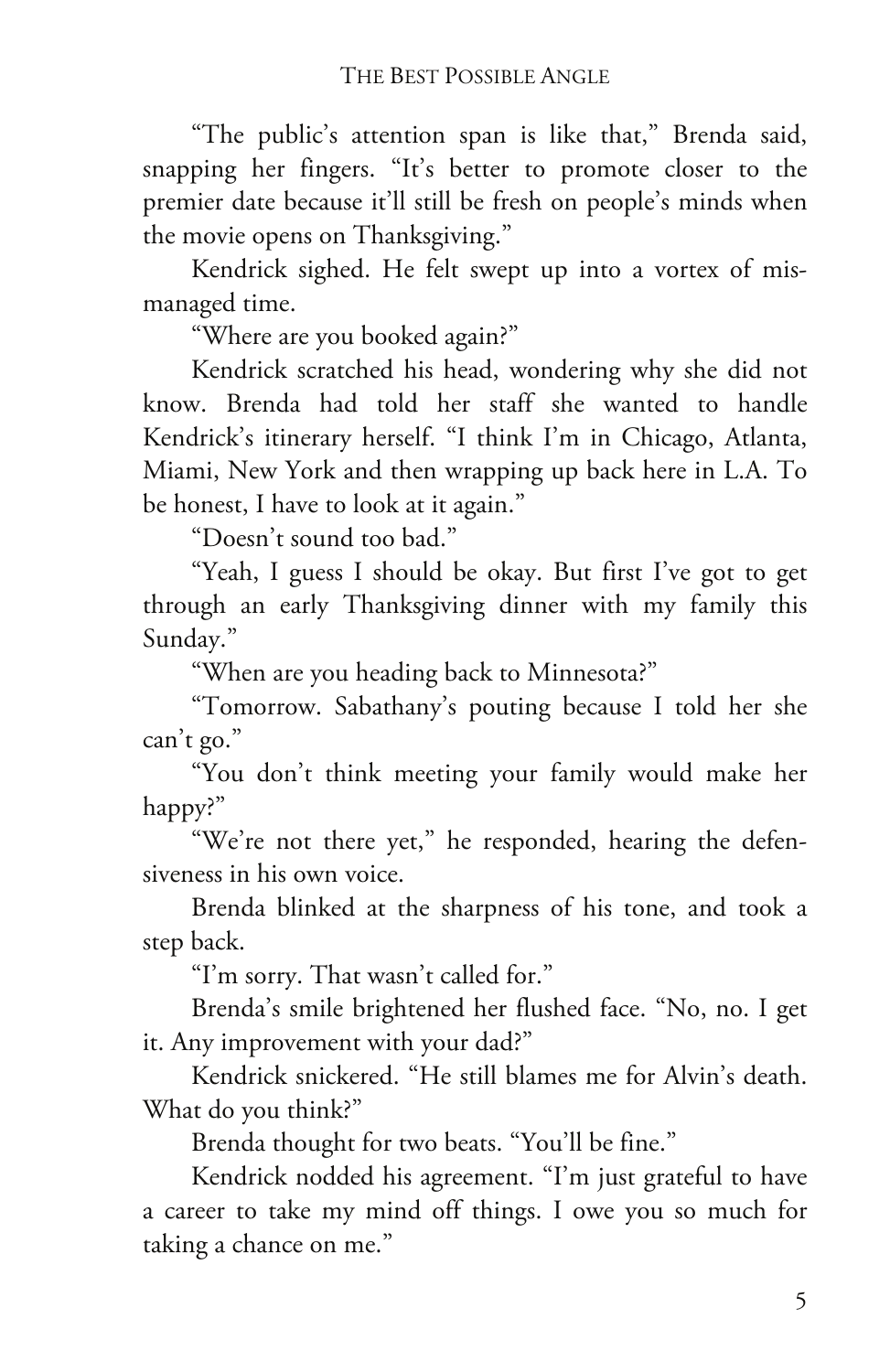"Well, I've got a lot invested in you, and I know you have talent. I expect to see a huge return on my investment. You just wait, when that movie comes out, your comet is going to be on fire!"

Kendrick visualized his future.

"I know it's none of my business, but I hope you get all that drama straightened out between you and Sabathany. You don't need relationship woes clogging your mind when you're promoting a film."

"Yes, Brenda. We're fine," Kendrick said with a playful eye roll.

Brenda shrugged good naturedly, then held her hands up, palms out. "Okay, if you say so. But just in case things don't work out with that one, know there are millions of women lining up to take her place."

Kendrick averted his eyes, embarrassed by Brenda's stroke to his ego. Shifting from foot to foot, he said, "I doubt it."

Brenda squinted with glee. Kendrick did not even understand his own appeal. She liked that.

#### **October 13, 2013,**

Kendrick Black had been living in Los Angeles for the last five years. Unable to shake feeling like a stranger in a strange land, he lacked roots, but knew he did not want to plant them in Hollywood. Kendrick found L.A. relationships to be mostly transactional, and despite exquisite surfaces, the people in and around show business were not very deep.

However, there was always something pulling him back to Minnesota, something unashamedly authentic and nonthreatening. There he was the big fish in the small pond. In L.A., he was one of many fishes fighting for the next gig or all important contact, but he remained unsure whether he had the stomach for it.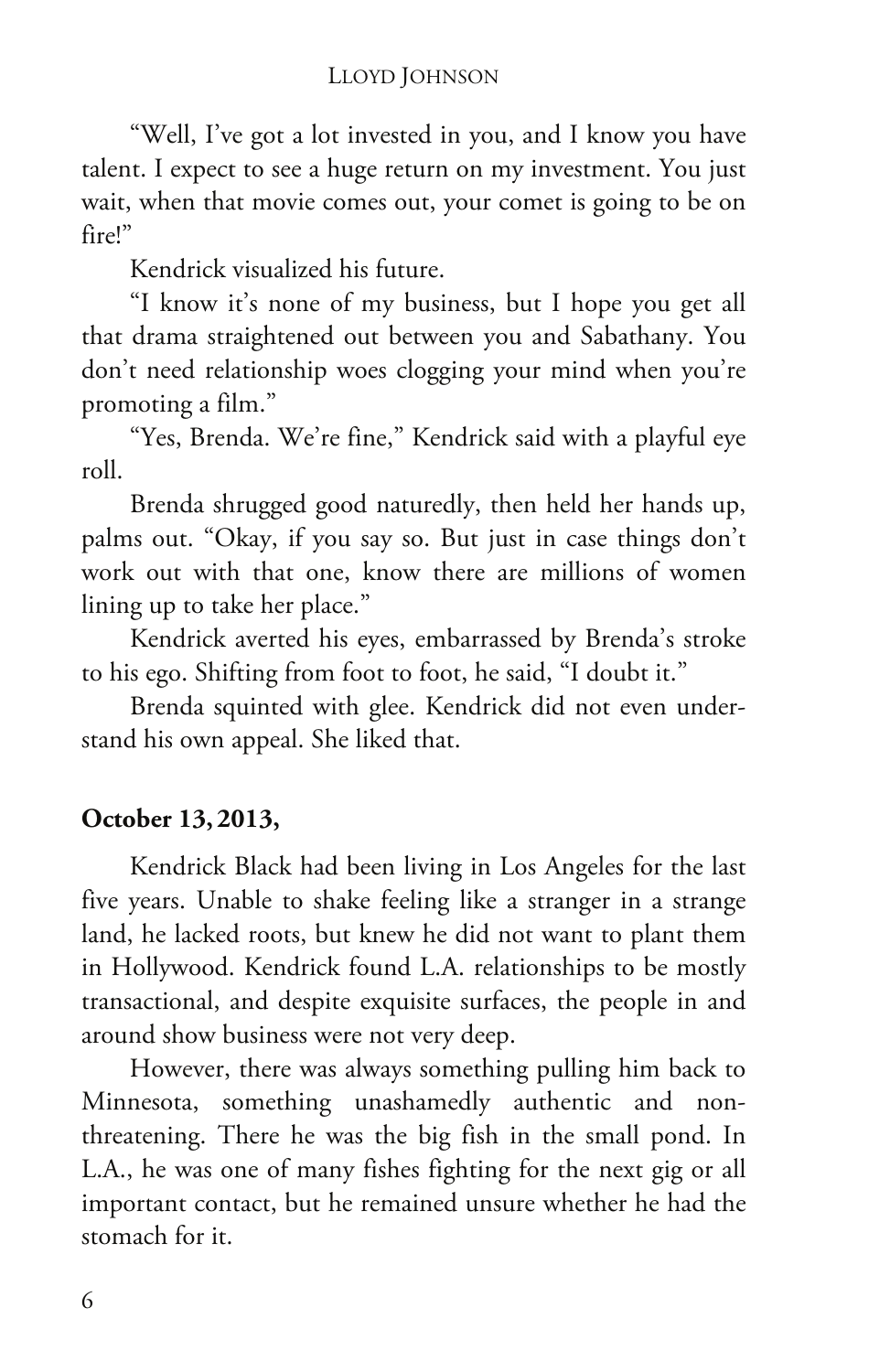Of course, he could do without his family's dysfunction. There was no glamor in repressed emotions and passiveaggressiveness. The only reason he agreed to return home was because everyone reworked their schedules, and his mother insisted.

When Kendrick appeared at his parents' doorstep, he was already in a horrible mood. Brenda had worked in a last minute press opportunity with a local Minneapolis news station. She told him the entire segment would be devoted to how a hometown guy made it to Hollywood, and his upcoming movie. Instead, Kendrick took second billing to Becca Larson, a local nineteen-year-old YouTube makeup artist blogger who had amassed two million subscribers to her channel. Becca shrewdly ate into his allotted time, leaving his segment with five minutes. The newbie on-air personality, Natalie Watts, never bothered to take control of the interview. When Kendrick complained afterwards, she said, "Look, you've probably outgrown Minneapolis anyway. You've got a huge Hollywood machine behind you, so I'm sure there'll be more opportunities to talk about yourself. Let the underdog have a nibble."

Kendrick knocked on his parents' door with heavy hands. Dread settled at the bottom of his stomach.

"Well, look who's here," Wallace Black said, upon opening the door. "To what do we owe the pleasure?"

"Hello, Dad," Kendrick said, like a teenager too cool for his parent.

"Is this what they've been teaching you in California? How to be ashamed of your family." He eyed the brown paper bag in his son's hand.

Kendrick flashed his Hollywood smile, an attempt to hide his contempt. He extended the package toward his father, a peace offering of sorts—an ornate bottle of Remy Martin Louis XIII, the only gesture of class his father appreciated. Kendrick remembered his father only drank the brown liquor for his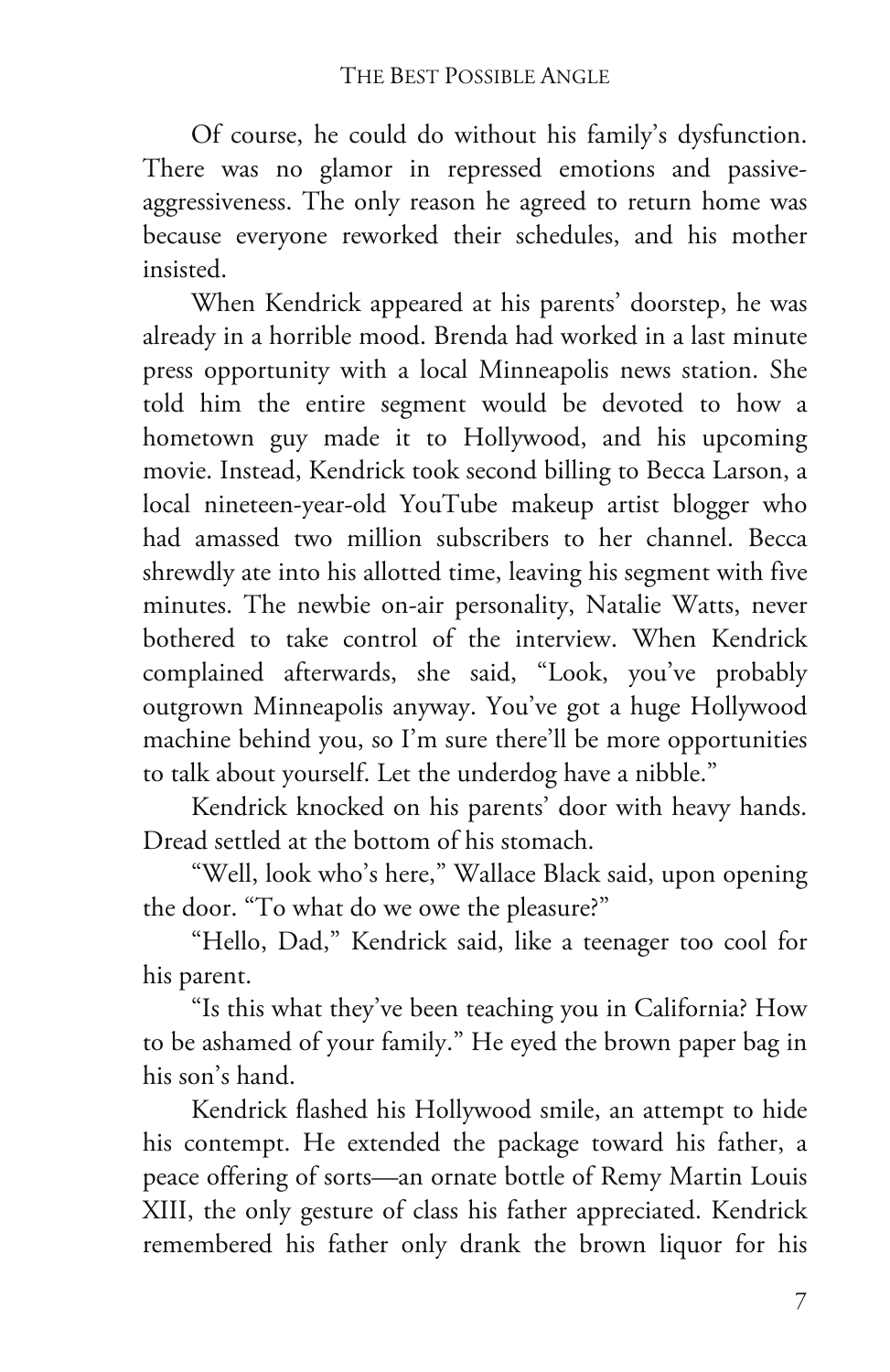"nerves." Wallace accepted the package, his eyes hard like the calluses on his hands.

"Leave him be, Wallace," Kendrick's mother, Diane, said. She gently nudged Wallace from the door. "It's so good to see you!"

"It's good to see you guys, too."

"Is it really?" Wallace asked.

Kendrick tossed his father a dismissive glance. "Enjoy the cognac, Dad."

He looked at his mother again, noticing the weight gain since the last time he saw her. There were even a few more wrinkles on her face. Though she wore them regally, Wallace was probably the cause of each one. Diane still went all out, dressing in her all-purpose black dress with the tiny pink and yellow flowers. She was not an attractive woman. Rather, she was sturdy and jolly. Though Diane did acquiesce to her wifely duty, the couple had only "made love" a total of five times during their marriage, each time resulting in the conception of their five children. Diane was wearing the perfume Kendrick sent her from one of those expensive boutiques on Rodeo Drive. Just a dab was enough to rev Wallace into a two to fiveminute search for sexual gratification.

All that remained of Wallace's youth could be found in his glimmering eyes. His graying beard looked like thick soot smeared about his face. He had grown from a thin rail of a man into a husky-framed one whose belly shook when he spoke. This special occasion to welcome home his son for the preholiday was not enough to inspire any effort on his part to dress up; rather, he had settled into denim overalls and a tan shirt.

The house used to feel big when Kendrick was a child, now it was cramped. The old Zenith box TV set sat dejected in a corner, having been replaced by a new flat screen that appeared out of place amongst all the mahogany and antiquity.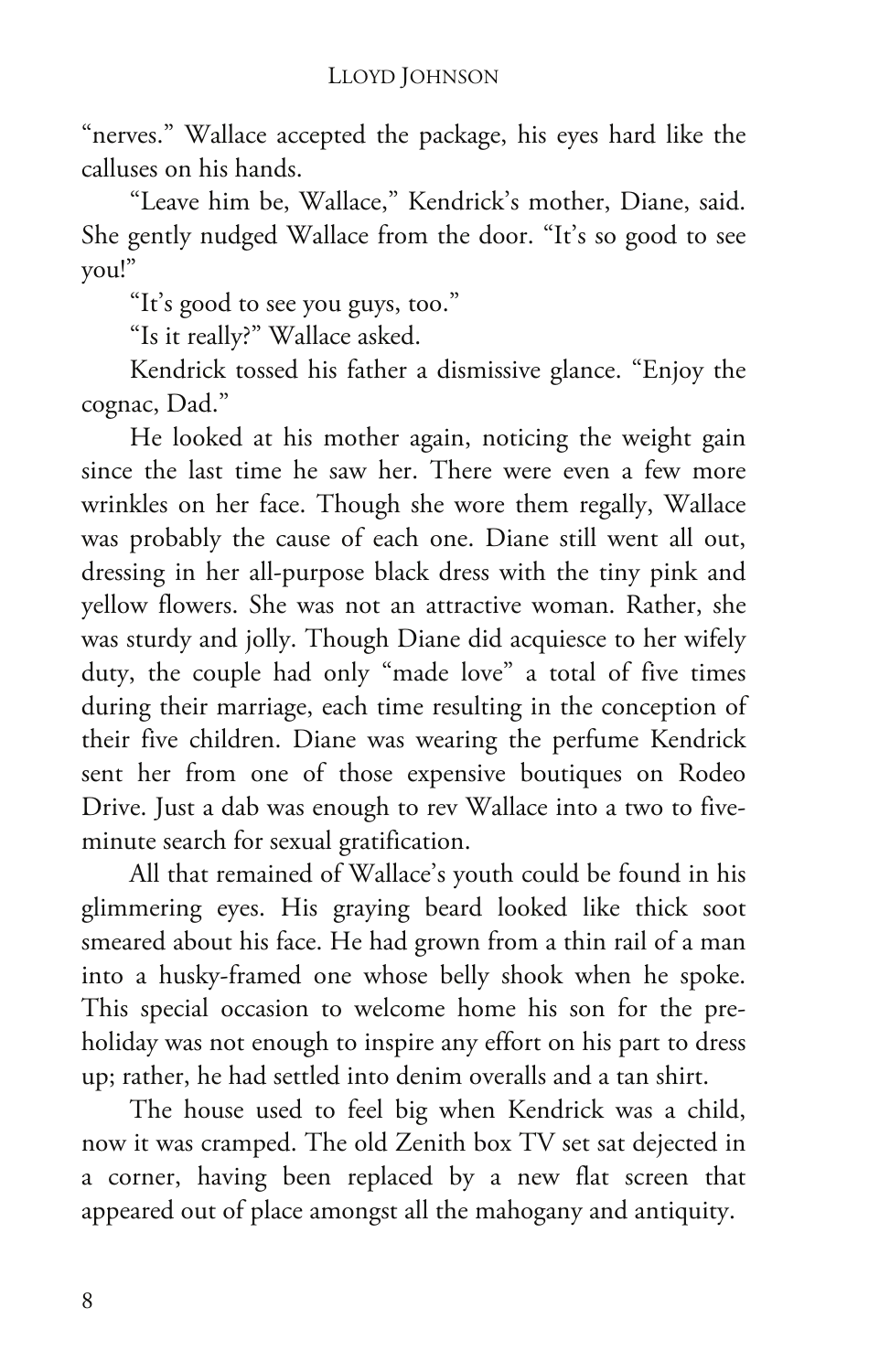In the den, Kendrick's sister Arlene breastfed her newborn. She looked up, smiling broadly. She wanted to stand, but caught herself before dropping the baby.

"Hey, sis!"

"When did your flight get in?" Arlene repositioned the blanket to ensure her breast was covered.

"Last night."

"Was it good?"

"A little bumpy for no good reason. Other than that, yeah, it was good."

"You look well."

"So do you. What is this, kid number three?"

"Yep."

"How do you feel?"

"I love it. Carl said he wants a dozen more. I told him only if he has them himself."

Kendrick and his sister laughed. Then, his face became serious. Kendrick's voice fell to a whisper. "Have you talked to Paris?"

"I just saw her the other day. She came over with some gifts for the baby."

"Is she doing okay?"

"You know she's not. Having to sneak around Daddy's back just to make time with the rest of us. You should call her."

"I was planning to. She's got the same number as before?" Arlene nodded.

"Looking sharp there," Alex, another of Kendrick's brothers said, coming from behind and offering a hand shake.

Kendrick accepted the shake, noting how clammy Alex's hand felt, which was fitting considering that Kendrick always thought there was something slimy about him. Though he loved his brother, he did not like him, and suspected the feeling was mutual. "What's going on, man?"

"You in and out this time?" Alex asked.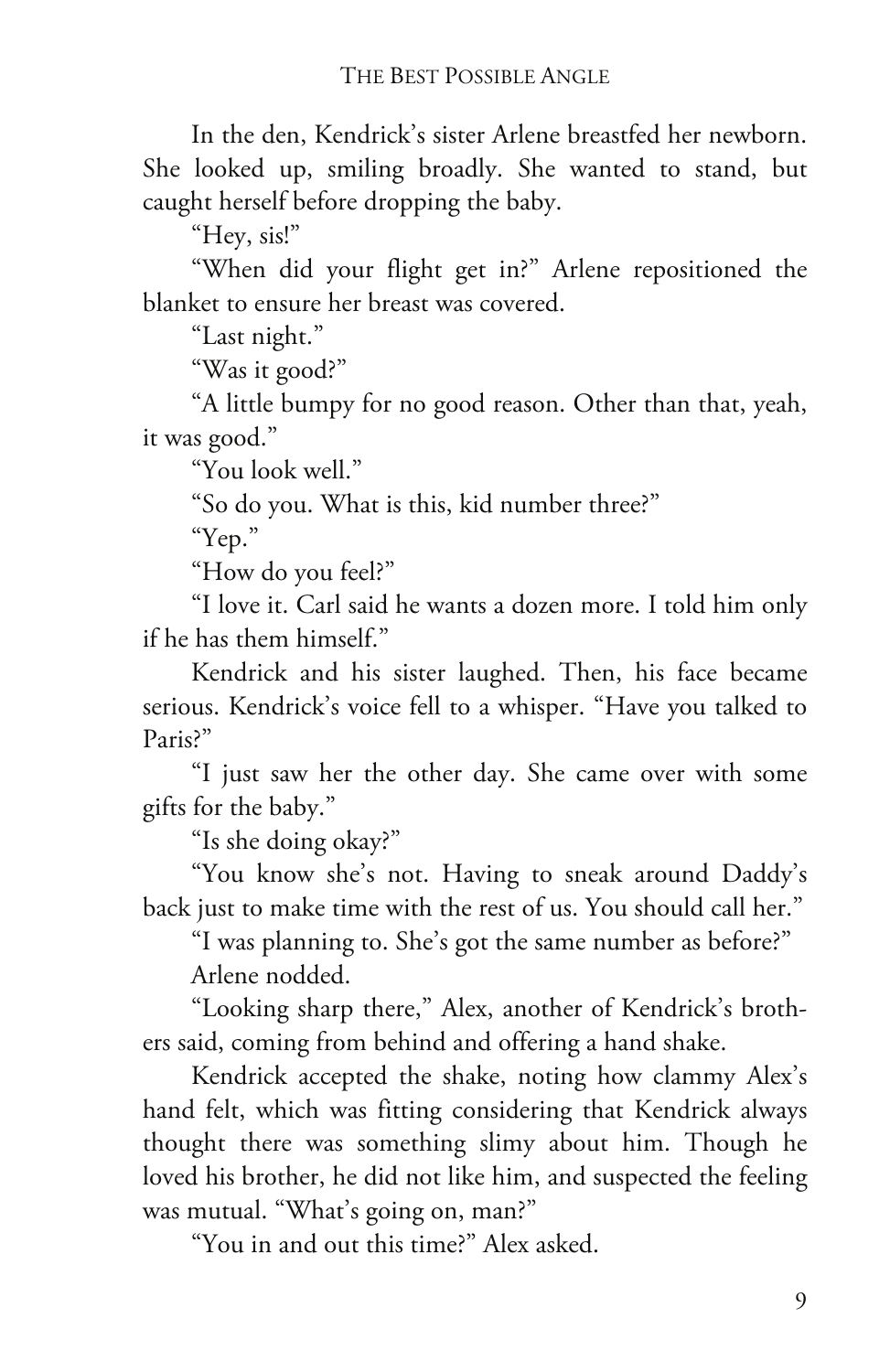"Yeah. My publicist has me scheduled to do some last minute promotion for *It Is What It Is.*"

"When does that come out?" Arlene chimed in.

"Thanksgiving."

Pam, Alex's wife, appeared suddenly. "Why, hello there, Mr. Hollywood," she said with a singing joy. They fell into a warm embrace.

"How are you doing, Pam?" Kendrick asked, while simultaneously thinking she was too good for Alex.

"I'm too blessed to be stressed." Pam turned her attention toward Arlene's two boys, rough-housing on the floor.

Kendrick observed a fading black eye, and the heavy plumcolored eyeshadow Pam applied to hide it. He disliked his father, but could at least say he never saw him lay a hand on his mother. Kendrick had no idea where Alex learned to beat women. Every female who got involved with his brother left with a story of abuse as a parting gift. Although the two had no children, Kendrick was not sure Pam would ever leave.

"Okay, dinner's ready," Diane announced.

Suddenly, the dining room filled with adults and children. Kendrick remembered the family eating through numerous holidays and special occasions in this room. There was a time when the room felt majestic, with his father sitting proudly at its helm. Now, Wallace marked his territory with bitterness, like a cat spraying piss.

"Kendrick, would you say grace?" Diane requested.

Kendrick waited until every set of eyes were closed and all heads were bowed. "Dear Lord, we stand in the light of gratitude. We're so thankful to have this chance to fellowship as a family. I ask that You bless this food we're about to receive, that it will serve as nourishment for our bodies. I ask that You be with those who are without, and that You'll open our hearts to help them. In Christ's name I pray. Amen." Kendrick opened his eyes to find his father staring at him.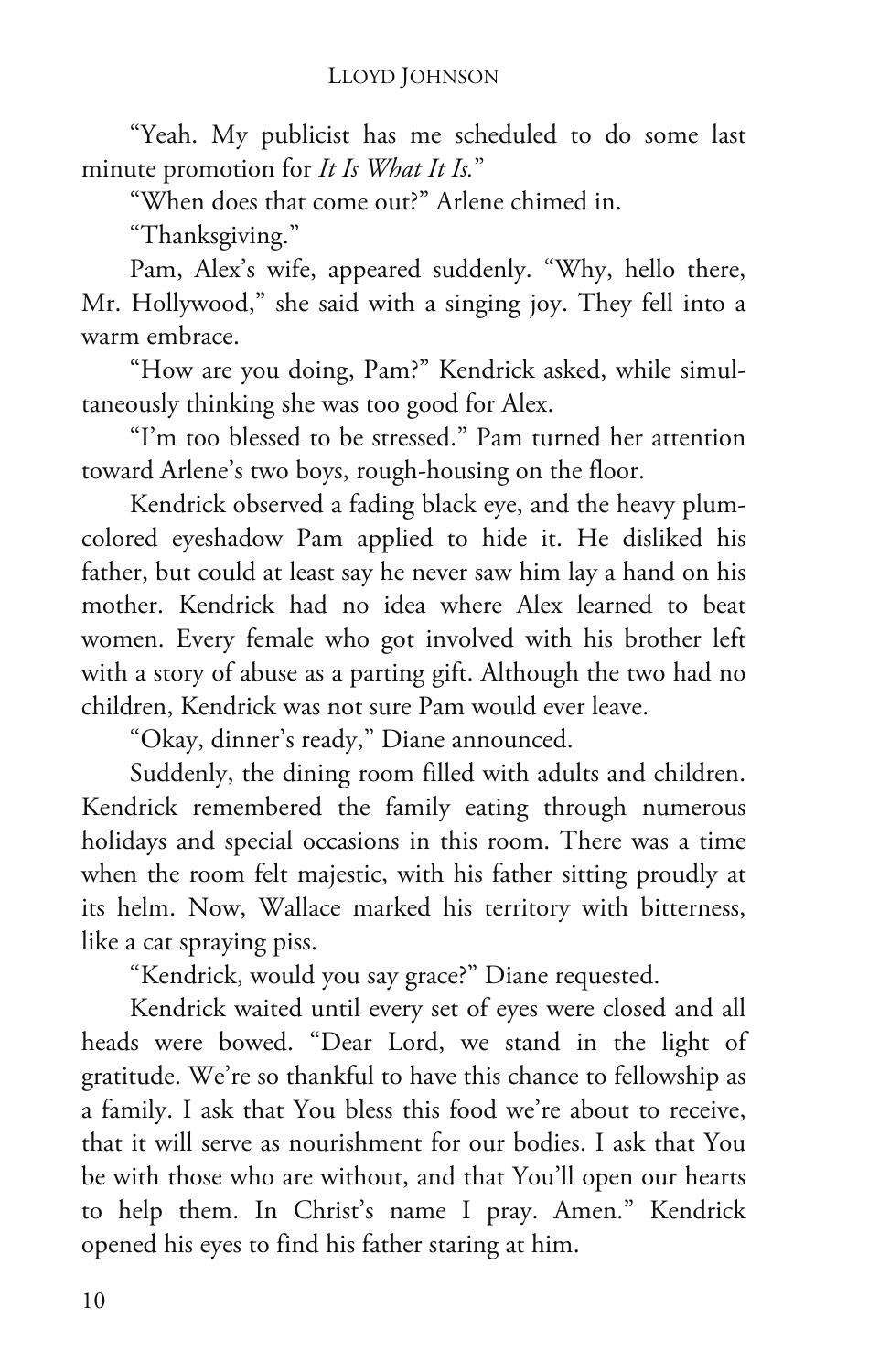Wallace watched as the food was passed around the table. Once everyone filled their plate he asked, "Say, Kenny, you've been out in California for what, about five years now?"

"That's right," Kendrick said, noting the belligerence in his father's' eyes.

"And you mean to tell me that after five whole years, people *still* don't know who you are?"

"Wallace, please," Diane said through clenched teeth.

"I'm just saying. Most of the boy's roles have been lowbudget, straight to DVD movies. And we all know those DVDs will collect dust before anybody watches them."

"Perhaps you ought to check my IMDb page. I've got way more film credits than you think. And don't forget the sitcoms I co-starred in."

Wallace cackled. "Yeah, but all those shows got cancelled."

Kendrick took a deep breath. "This time is going to be different," he said, fighting to stay calm.

Wallace continued to stare at his son. He grabbed a piece of white bread and spread a dollop of margarine over it. "It had better be, or else you're gonna wind up on your knees sucking off some film executive for your next great role."

"That won't happen. And you know what? I get that my line of work doesn't mean a hill of beans to you, but I'm proud of what I've accomplished. Just wait until my movie comes out, then you'll see."

Wallace's eyes glowed with delight. "Oh, I see. So now you're Mister Important because you've got your lil' flick coming out. Guess that means we all need to be kissing your ass, right?"

"You know that's not what I meant."

"Ain't it? All right then, let me ask you this. What's it like to inconvenience your entire family by making us celebrate Thanksgiving a whole month early? It must be nice getting everybody to rearrange their lives just to accommodate you."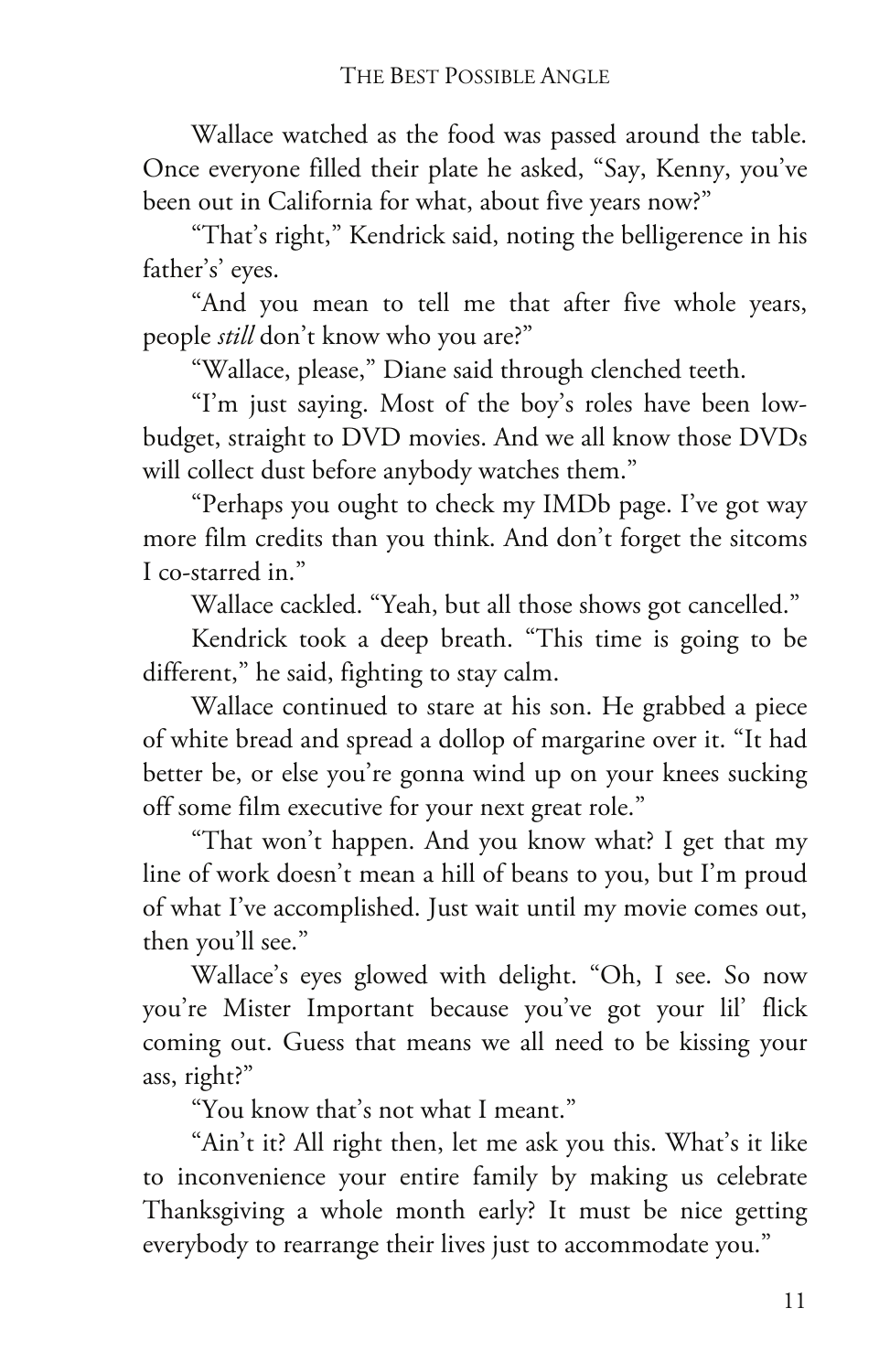"Wallace." Diane's eyes plead with her husband.

"No, Mom, it's okay. I think Dad has something he'd like to get off his chest." Kendrick turned his full attention toward his father. "For your information, I don't have to be here. I could be somewhere promoting my film, but I thought I owed it to the family to be here. Mom practically begged me."

"Like I said, you must be expecting us to kiss your ass or something."

"Wallace, I asked him to come early. This was the only time he had available to be with family. Now, if you're going to be mad with someone, be mad at me."

The unfazed children continued to eat as the adults squirmed uncomfortably. Wallace pounded the table with his fists, startling everyone. Kernels of food flew about; dribbles of red punch stained the table cloth.

"You say your little prayer like nothing's changed. What do I have to be thankful for, huh? I got one dead son because of you, and another child that may as well be dead! Then here you come, like some hot shot because you moved off to La La Land! What does any of that even matter? You ruined this family when you screwed your brother Alvin out of his chance to get into the NFL!"

"You still want to blame me for Alvin's choices? Go ahead, but his downward spiral isn't my fault, Dad. I can't believe that you'll stand behind the child who became a junkie and threw his life away, but won't speak to Paris because you think she's a disappointment."

"First off, don't utter that name in this house! Secondly, you're the one who told on Alvin. You told those folks that he raped that girl!"

"Because he did!"

"You don't know that! And even if he did, who are you to sell your brother up the river? And now he's gone—took his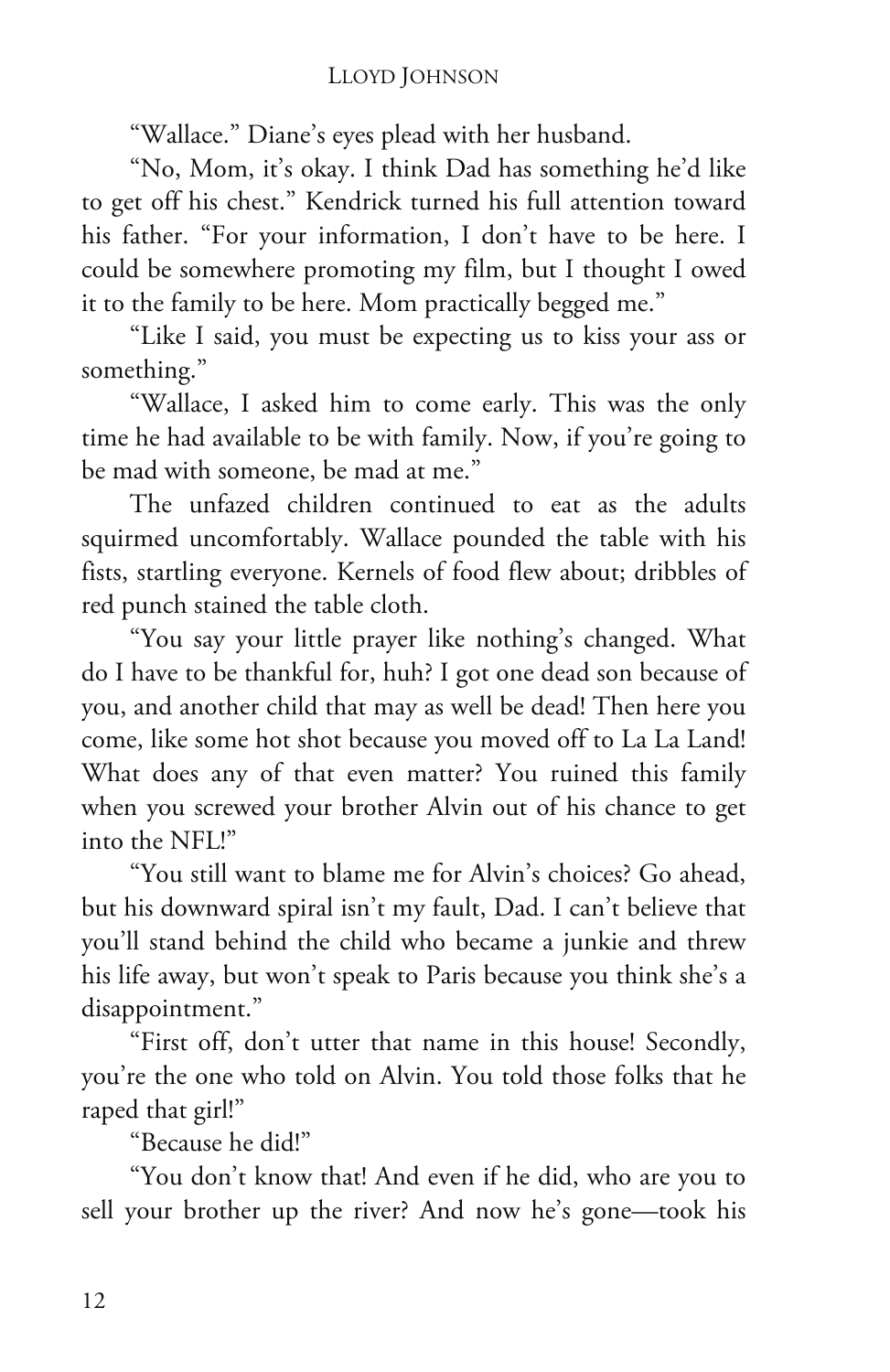own life because he didn't know how to live without football. You took his dream from him, and I'll never forgive you for it."

This was the confrontation Kendrick needed, one long overdue. With the revelation of his father's true feelings, Kendrick was free to abandon the pretense of a mere dislike existing between them. He harbored a deep-seated loathing in his gut. Kendrick eyed the carving fork and knife protruding from the ham, deciding both were suitable for puncturing the perfect size hole into his father's throat. He imagined a deep red gushing forth, spraying his family as they applauded the deed. A malevolent smile crept across Kendrick's face, and for the first time he was unashamed of wanting his father's worthless life to bleed out.

Kendrick's glee was partnered with a tingling in his face, followed by a flowing heat that spread broadly across his skin. He had reached his limit. Time to leave before a fantasy of murder turned into reality. With nothing else to say, Kendrick left the dining room.

"Where do you think you're going?" Wallace's voice followed Kendrick out of the room.

"Sweetheart, come on back and sit down with your family," Diane urged her son, pulling at his arm. "I was up late last night cooking all your favorites. Barely got any sleep."

"Mama, I refuse to sit at the table of a man who doesn't respect me."

"Let Mr. Uppity go, Diane!" There was an unsettling delight in Wallace's words.

"Shut up, Wallace!" She turned to her son, who to her was the exemplar of perfection. She had no idea that his inner monologue ran so dark where his father was concerned. "Honey, you know we haven't seen you in Lord knows how long. You can't go now. You just got here."

"I didn't force the drugs into Alvin's veins. Dad can't keep blaming me for what ain't even my fault!"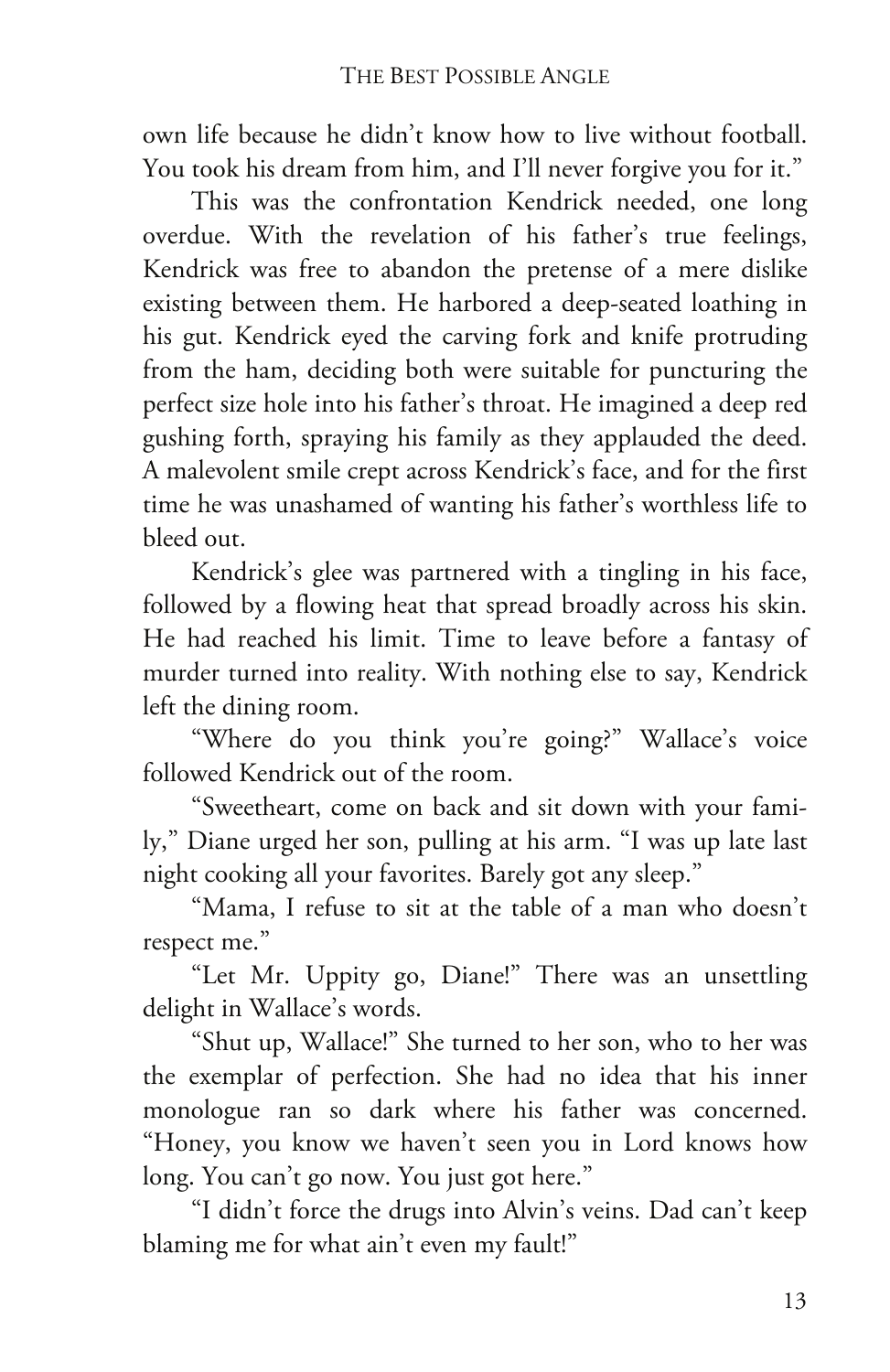"I know, honey. I know." Her words had a sing-song appeasement to them. She managed to get him back into the dining room. Everyone waited in silence; some had lost their appetites, though Wallace ate spiritedly, unbothered by the tension clouding the room. Diane pulled a seat out for Kendrick. "That's right, sit down right here."

Kendrick did not sit, instead he reached across the table for the bottle of Remy Martin, which glistened like citrine on the candlelit table. However, the theme song to *The A-team* interrupted his movement.

"I have to take this. It's better if I go outside." Kendrick left the expensive cognac, grabbed his coat from the back of the chair, and walked away before his mother protested.

"Remind me to plant a great big kiss on you when I get back to L.A," he said into the phone. Now that he was away from his family, he chuckled openly.

"I take it I called at a good time," Brenda said.

"Yeah, you just don't know." The cold air filling his lungs felt good. "What's up?"

"Got some good news. The people at *Live! With Kelly and Michael* want you to co-host with Kelly Rippa. Michael Strahan is out sick."

"You're kidding!"

"I'm serious. Got the call a few minutes ago."

"Whoa, this is big."

"Are you kidding me? It's huge!"

"But, what if they don't like me? Michael already has an established fan base."

"You're not out to steal his gig. You're just warming his chair for a day or two. Think of all the publicity we can get for *It Is What It Is*. The universe threw this one into your lap. America is about to fall in love with Kendrick Black."

Kendrick's dimples chilled when he smiled. "Wow! That would be an honor. I frickin' love Michael Strahan!"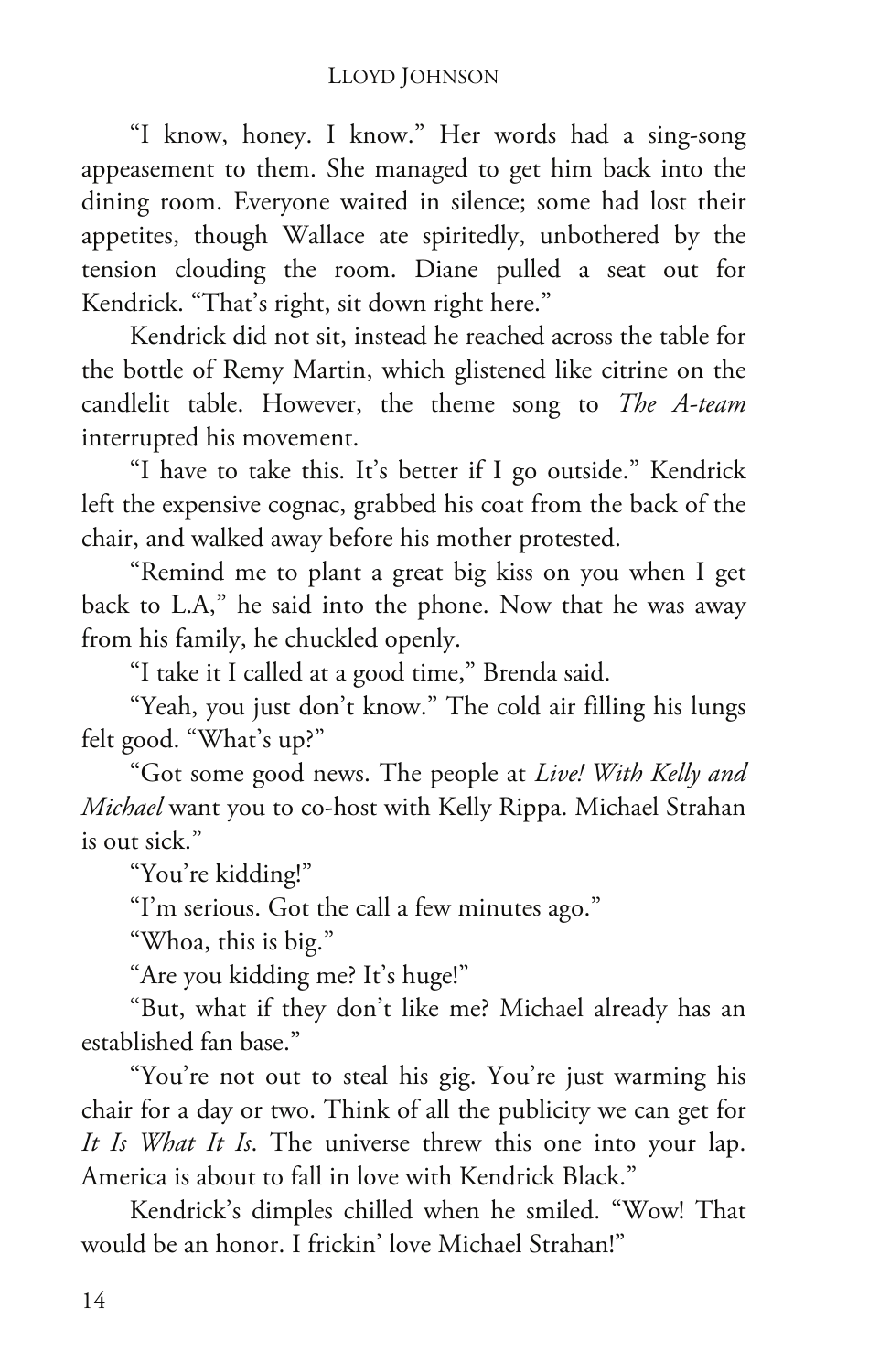"If you nail it, think of the doors this'll open."

"Yeah, but I'm not sure I can sit and be Mr. Charming for an entire hour. What if I suck?"

"Oh please! You're about the most charming man I know. Imagine all of the soaked panties in the audience," Brenda said.

Kendrick moved down the porch and across the stoned path which led to the metal gate. He threw back the latch with a gloved finger and walked through the gate, closing it behind him. He deactivated the car alarm, unlocking the door. He was sure his family got the hint that he was not coming back. He would call his mother later. Kendrick climbed into the 2013 black Escalade and started the ignition with the phone tucked between his ear and shoulder.

Kendrick sped off down the block, thrilled that he was going to be swapping jokes with Kelly Rippa Monday morning. Unfortunately, in his excitement, he did not see the young girl dressed in cotton candy pink cut between two parked cars, though he did hear the heavy thump of the impact.

"Oh, no! God, no!" Kendrick Black screamed, breaking at the red light. Panic entered his body with the same potency of snake venom entering the bloodstream. With closed fists, he pounded the dashboard and steering wheel, accidently hitting the horn, causing it to toot like an unintended breaking of wind.

"What's going on?" Brenda asked.

Kendrick tried to gather his wits. "Some asshole just tried to cut me off. I really need to pay attention to the road. I'll call you back." Kendrick ended the call and glanced through the rearview mirror. "I should just turn around and go back," he said to himself.

The light turned green. In a frantic, swift movement, Kendrick checked to see if anyone had witnessed the accident, but saw no one.